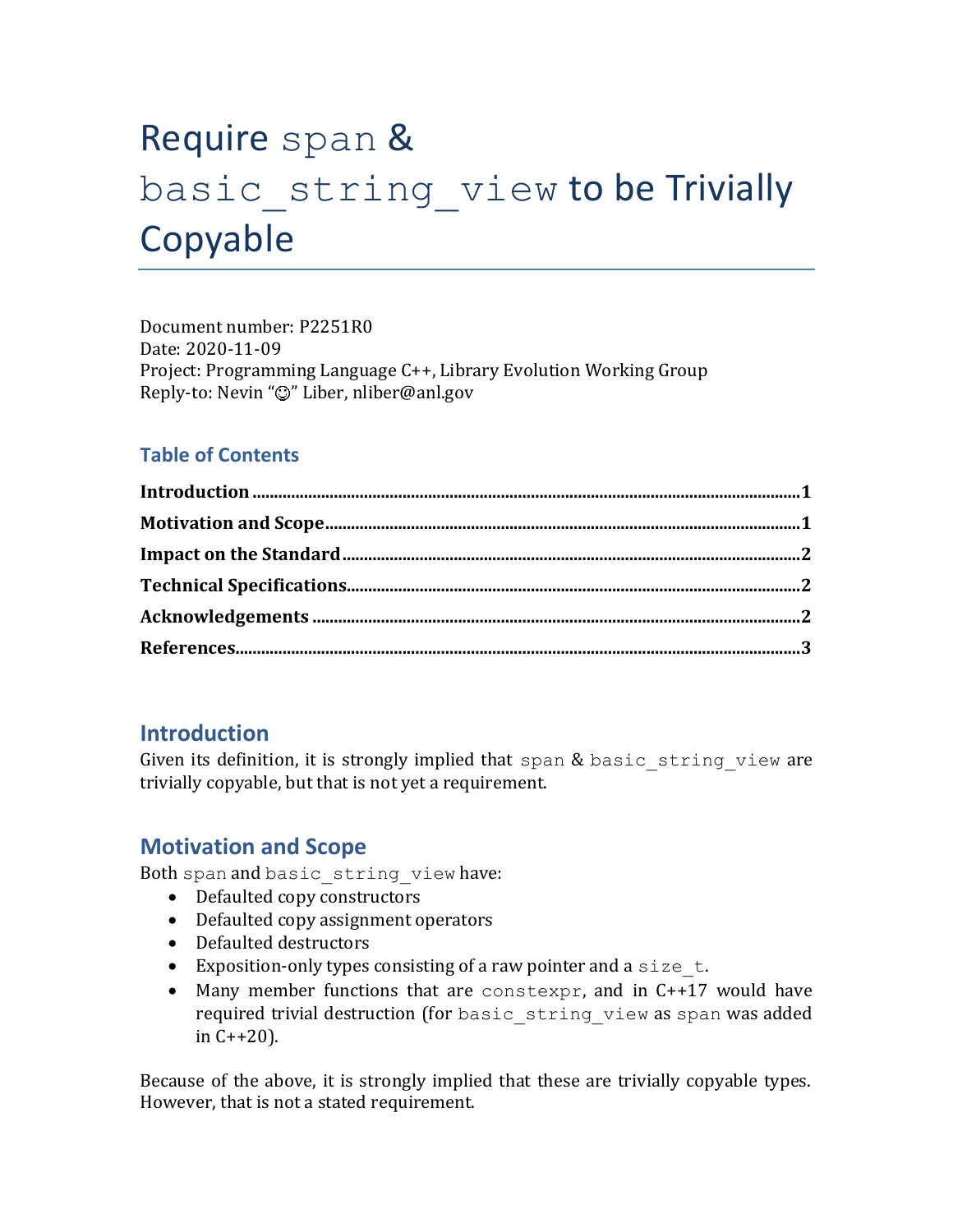Furthermore, both libstdc++ and libc++ implement them as trivially copyable types: [https://godbolt.org/z/nWY3dv.](https://godbolt.org/z/nWY3dv)

<span id="page-1-0"></span>I ran this by LWG and there was support for it with no objections.

### **Impact on the Standard**

<span id="page-1-1"></span>This is purely additive to the standard.

## **Technical Specifications**

These changes are relative to C++20:

In [\[span.overview\],](http://eel.is/c++draft/span.overview) add:

**span<ElementType, Extent> is a [trivially copyable type](http://eel.is/c++draft/basic.types#def:type,trivially_copyable)[.](http://eel.is/c++draft/refwrap.general#2.sentence-1)**

 $E$ lementType is required to be a complete object type that is not an abstract class typ[e.](http://eel.is/c++draft/span.overview#3.sentence-1)

In [\[string.view.template.general\],](http://eel.is/c++draft/string.view.template.general) add:

The complexity of basic string view member functions is  $O(1)$  unless otherwise specifie[d.](http://eel.is/c++draft/string.view.template.general#3.sentence-1)

<span id="page-1-2"></span>**basic\_string\_view<charT,traits> is a [trivially copyable type](http://eel.is/c++draft/basic.types#def:type,trivially_copyable)[.](http://eel.is/c++draft/refwrap.general#2.sentence-1)**

### **Acknowledgements**

Thanks to Barry Revzin for pointing out that basic string view is strongly implied but not strictly required to be trivially copyable. Thanks to Jonathan Coe, Casey Carter for supporting this direction and encouraging me to write this paper, and an additional thanks to Jonathan Wakely for that as well as reviewing the wording.

This was supported by the Exascale Computing Project (17-SC-20-SC), a collaborative effort of two U.S. Department of Energy organizations (Office of Science and the National Nuclear Security Administration) responsible for the planning and preparation of a capable exascale ecosystem, including software, applications, hardware, advanced system engineering, and early testbed platforms, in support of the nation's exascale computing imperative. Additionally, this research